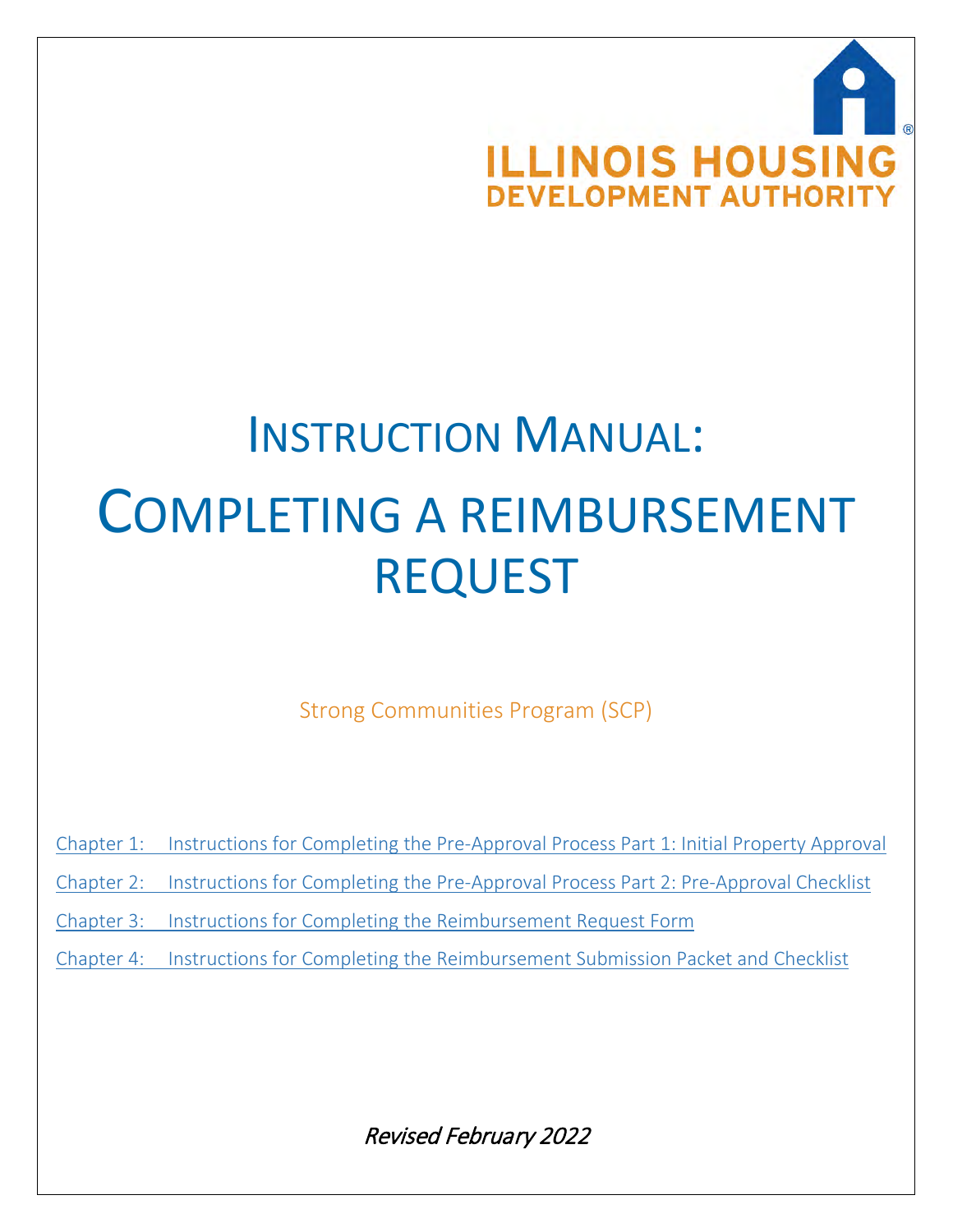## Chapter 1: Instructions for Completing the Pre-Approval Process Part 1: Property Approval **Strong Communities Program (SCP)**

All properties submitted for reimbursement under the Strong Communities Program (APP) must be verified as meeting eligibility requirements per the definition of Abandoned Residential Property included in the Program Manual. These requirements include that each property be zoned as residential and contains a 1-6 unit building. IHDA must verify a property's eligibility before any payment for work done on a specific property can be approved. This is the first step of the process to begin work on a property. Please note that each active Program Round will have a separate SCP Pre-Approval Part 1: Initial Property Approval Jotform link. Please make sure to utilize the correct form for your Program Round to avoid any delays in review. Links are included below.

IHDA will accept a property's most recent assessment as verification of that property's classification as residential, the number of units (if the assessment contains this information) and whether the property contains a residential structure. If necessary, past year assessments can be accepted to confirm that a property meets these requirements, along with an explanation of why a past year assessment is being used, such as that it demonstrates a prior year homestead exemption if the property is currently unclassified or classified as exempt.

Grantees also need to have the legal authority to undertake proposed activities. Grantees must, before performing any work pursuant to the Program or in its performance under the Funding Agreement, have the legal authority to undertake any proposed activities on private property and shall comply with all applicable local, county, state and federal laws and regulations. Grantees **will not** need to provide documentation of ownership/legal authority as part of the initial property approval.

At this time we also request that you provide information about your intended proposed activity on the property.

- Step 1: Access the **SCP Pre-Approval Part 1: Initial Property Pre-Approval Jotform Survey** utilizing the Jotform link provided. This will take you to the online form to use for each individual property you are submitting for part 1 of the property approval process. You will be able to upload documentation requested directly through Jotform.
- Step 2: Answer the questions included on the Jotform survey including grantee information, property information, and specific details about your intended project on this property.
- Step 3: As part of the Pre-Approval process you will need to save and include the property's most current assessment information. In order to gather this information, locate your jurisdiction's assessment website (i.e. county assessor, township assessor, etc.), and perform a property search on the property that you are submitting for reimbursement. Many sites offer the ability to search by either property address or PIN.

Once you have located the property, save its most recent assessment as a PDF file. Ensure that the assessment shows the property's classification and unit size. If this information is not present, and no further description is provided, the property will be denied. If the most recent assessment does not include the necessary information, past year information and/or other formal documentation can be accepted to demonstrate eligibility.

Attach the property assessment documentation to the Jotform survey.

- Step 4: Next, respond to the questions regarding the Initial Description of your Proposed Project
- Step 5: Next, review your responses, make sure you have included responses to all questions and uploaded the relevant documents and submit the **SCP Pre-Approval Part 1: Initial Property Pre-Approval Jotform Survey**.
- Step 6: IHDA will provide preliminary property approval to you via email after receiving and reviewing your **SCP Pre-Approval Part 1: Initial Property Pre-Approval Jotform Survey**. Please save this email for your records. At this point you can move forward with planning the intended project on this property.

It is highly recommended that you independently maintain a file with all relevant documentation for all properties you intend to submit.

Round 1 SCP Pre-Approval Part 1: Initial Property Pre-Approval Jotform Survey[: https://form.jotform.com/210264603389152](https://form.jotform.com/210264603389152)

Round 1.5 SCP Pre-Approval Part 1: Initial Property Pre-Approval Jotform Survey[: https://form.jotform.com/220386566346159](https://form.jotform.com/220386566346159)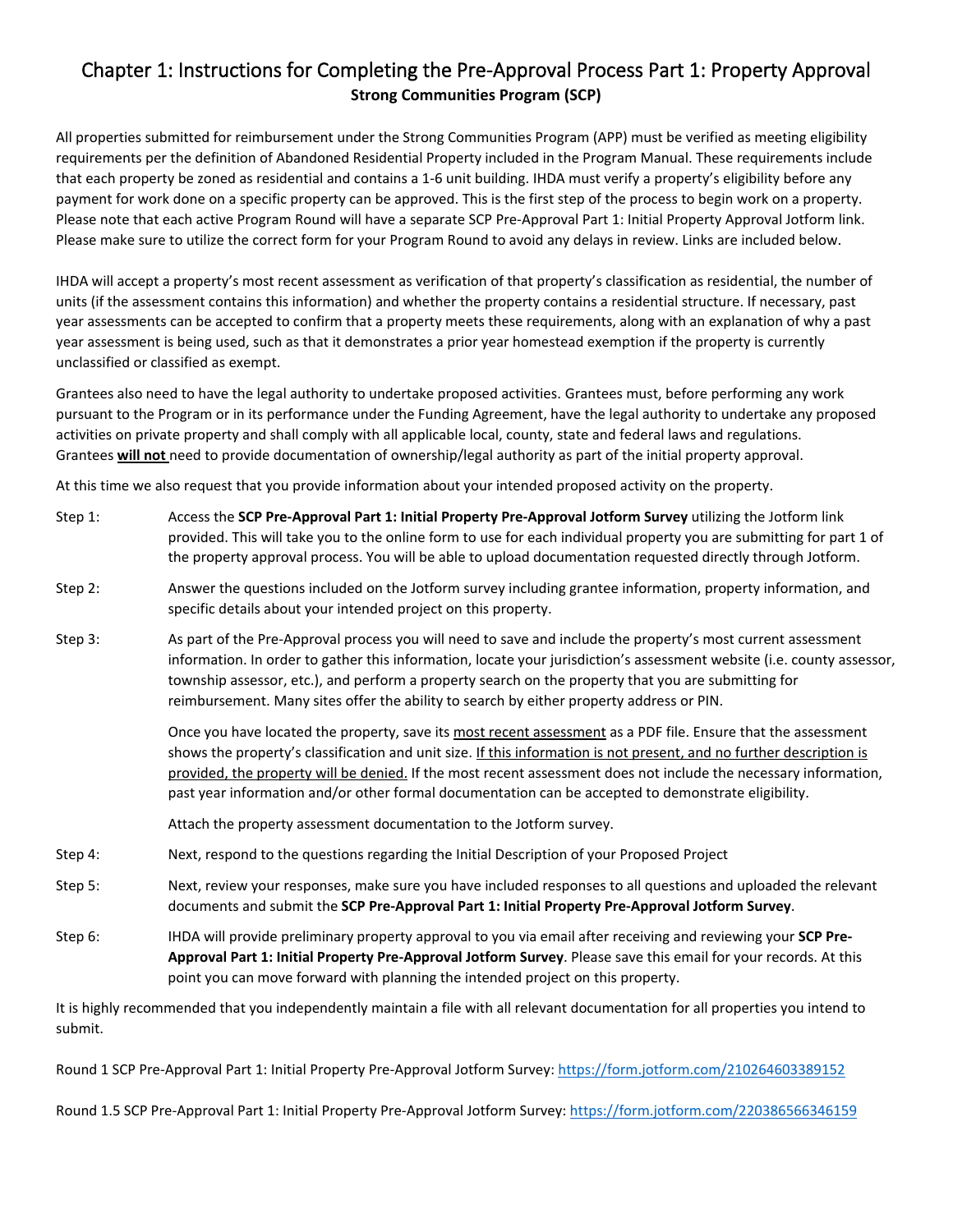## Chapter 2: Instructions for Completing the Pre-Approval Process Part 2: Checklist **Strong Communities Program (SCP)**

Before you start work on your demolition or rehabilitation, IHDA will need to collect documentation to demonstrate compliance with environmental and state administrative requirements. IHDA will provide a checklist, and all items will need to be returned to IHDA using a Jotform survey for review before any reimbursements will be approved. It is advised that grantees wait to begin demolition or rehabilitation work on all properties until receiving full pre-approval from IHDA. Note that IHDA will not collect documentation of ownership/legal authority, but grantees must sign the Certification of Legal Authority. Please note that each active Program Round will have a separate SCP Pre-Approval Part 2: Pre-Approval Checklist Jotform link. Please make sure to utilize the correct form for your Program Round to avoid any delays in review. Links are included below.

For past work dating back to January 1, 2020 (for Round 1) or January 1, 2022 (for Round 1.5) that you intend to submit for reimbursement under SCP, IHDA will still need to review documentation to ensure all necessary requirements under the program were followed.

### Step 1: Review the **SCP Pre-Approval Part 2: Pre-Approval Checklist Jotform Survey** using the Jotform link provided by IHDA. The documents listed below must be received, reviewed, and approved before IHDA will review any reimbursement requests for the specific property.

#### These items are:

- 1.) Certification of Legal Authority (use IHDA-provided form)
- 2.) Scope of Work Narrative (summary of work to be performed on agency letterhead)
- 3.) Bid Tabulation (summarizing bids received for project using IHDA-provided template)\*
- 4.) In House Cost Estimate (on which the request for funds is based)
- 5.) State Historic Preservation Office Approval Confirmation\*\*
- 6.) FIRMette, floodplain map (in color)
- 7.) Mine map (in color)
- 8.) Pictures in color of work to be completed (before rehabilitation or demolition, must be labeled).
- 9.) Your disposition strategy (for properties submitted for acquisition expenses only)

*\*An exception can be granted to allow submission of the Bid Tabulation Form with the Reimbursement Request Form rather than as part of the Pre-Approval Process. Please indicate whether you will be requesting this exception when completing the Pre-Approval Checklist*

*\*\*Certified Local Government approval will also be accepted for this requirement*

Step 2: Review the **SCP Pre-Approval Part 2: Pre-Approval Checklist Jotform Survey** and ensure all documentation is included and submit the Jotform electronically to IHDA. IHDA will confirm receipt and provide follow up to confirm whether the documentation is sufficient to receive full Pre-Approval or if additional clarification is needed. Once pre-approval is received, grantees can schedule work and submit reimbursement for the proposed work.

Round 1 SCP Pre-Approval Part 2: Pre-Approval Checklist Jotform Survey <https://form.jotform.com/210395055992158>

Round 1.5 SCP Pre-Approval Part 2: Pre-Approval Checklist Jotform Survey https://form.jotform.com/220385604850151

It is highly recommended that you independently maintain a file with all relevant documentation for all properties you intend to submit. Please also be aware that for any activity undertaken and submitted for reimbursement under your SCP award, you must follow all local, county, and state laws that pertain to such activities. Before demolishing a property, you must all insure all federal, state, county, and local requirements for demolition, asbestos inspections, and handling/removal of hazardous containing materials are met. IHDA will not require submission of asbestos inspection documentation, but grantees must certify that they have followed all local, county, and state laws pertaining, including applicable environmental laws when submitting a request for reimbursement.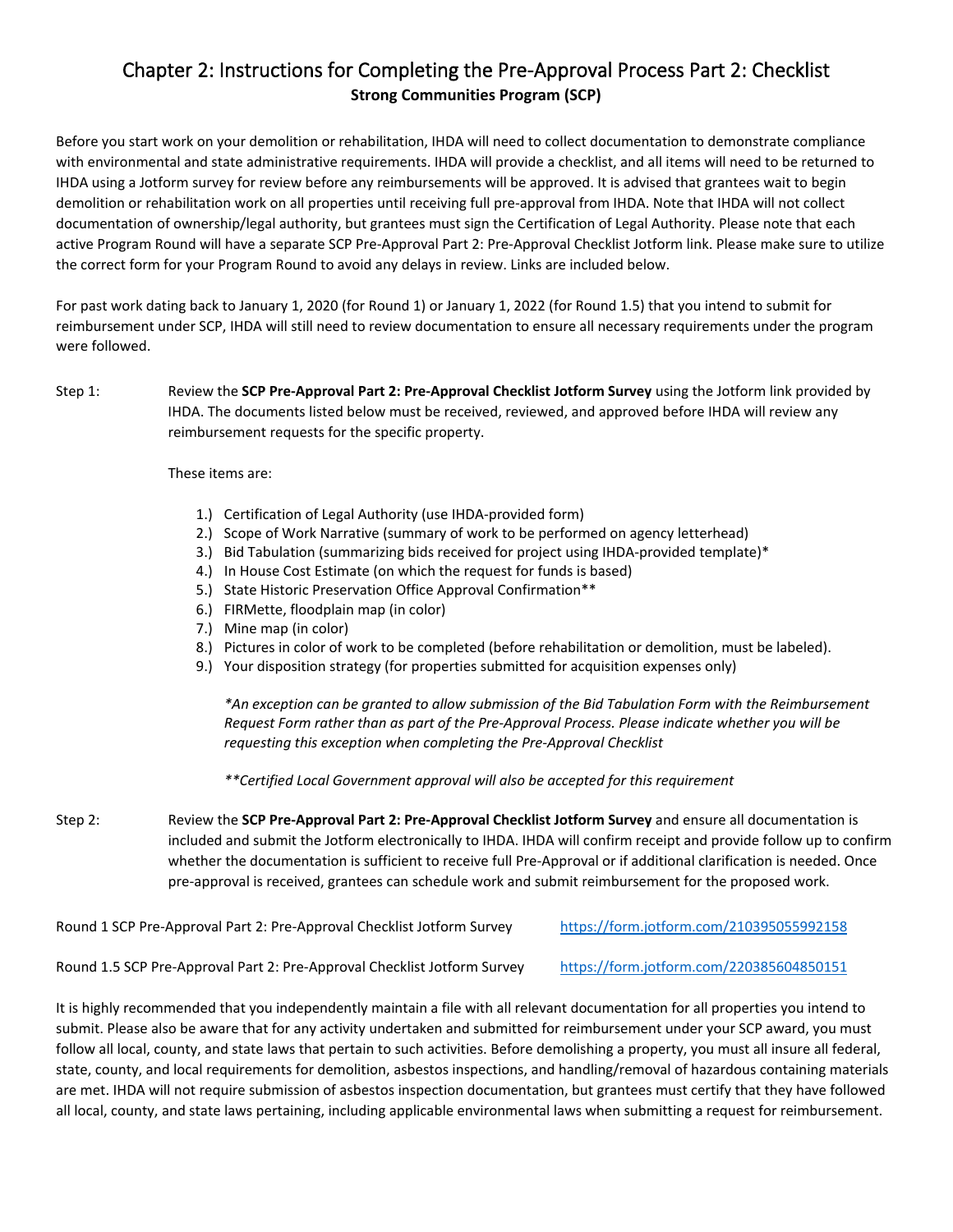## Chapter 3: Instructions for Completing the Reimbursement Request Form **Strong Communities Program (SCP)**

Once you have received Pre-Approval, grantees are able to submit reimbursement for eligible activities in SCP following the Quarterly Reporting Schedule. IHDA will provide a template Excel **Reimbursement Request Form** to organize your submission with space to include all eligible expenses on all properties you intend to submit. Costs on a maximum of 50 properties can be submitted per quarter. Note that the following Chapter will cover the back-up documentation required in PDF format to substantiate your reimbursement request and demonstrate compliance with all program requirements.

- Step 1: Complete the Summary Sheet tab by providing information about your organization, contact information, and all properties that you are submitting for reimbursement, if any. In the Property Listing Table, only complete fields asking for property address information; do not input any information in the fields underneath the Total Requested Reimbursement Amount on this table. This will be entered on each of the Individual Property Submission tabs. Also note that two reimbursement requests can be submitted for each property. Please indicate whether this is the first or second reimbursement request for each property.
- Step 2: Also note on the Summary Tab whether you are requesting admin funds as part of this reimbursement request. Admin can be requested at the following times:

When the reimbursement request exceeds 47.5% of the total grant award (50% of "project funds") When the reimbursement request equals 95% of the total grant award (100% of "project funds") With the final quarterly reimbursement request. IHDA will make payment of admin correlating with the % of the award expended.

When you are ready to request admin funds, utilize the Admin Request tab to assist in calculating and entering your requested amount. First, enter information about your organization and contact information. Then, scroll down to the Administrative Funds Eligibility Calculation section. Enter your Total Submitted Costs to Date, indicate if admin funds have previously been requested, then enter your requested admin payment amount. This amount will auto-populate on the Summary Sheet under Total Admin Funds Requested.

Note that grantees are not required to request admin, and can utilize these funds instead for reimbursement of eligible grant activities.

- Step 3: Complete one corresponding individual property expense report tab for each property that you are submitting for reimbursement. You may report up to 50 properties per submission. The property address and pin number will auto-populate from the information that you provided on the summary sheet; you must designate how many units the property has been confirmed as having. Provide full information for every cost that you are submitting for reimbursement, and list costs according to category.
- Step 4: Once you have completed one individual property expense report tab for each property that you are submitting for reimbursement, return to the Summary Sheet tab and verify that all property address and reimbursement information is correct.

After you have verified this, affix the two required signatures for the report's certification, and submit this form, along with one unit submission packet per property and all additional documentation to SCPinfo@ihda.org.

Please note that each active Program Round will have a separate Excel Reimbursement Request Form. Please make sure to utilize the correct form for your Program Round to avoid any delays in review. This Excel document will be provided to all grantees by email.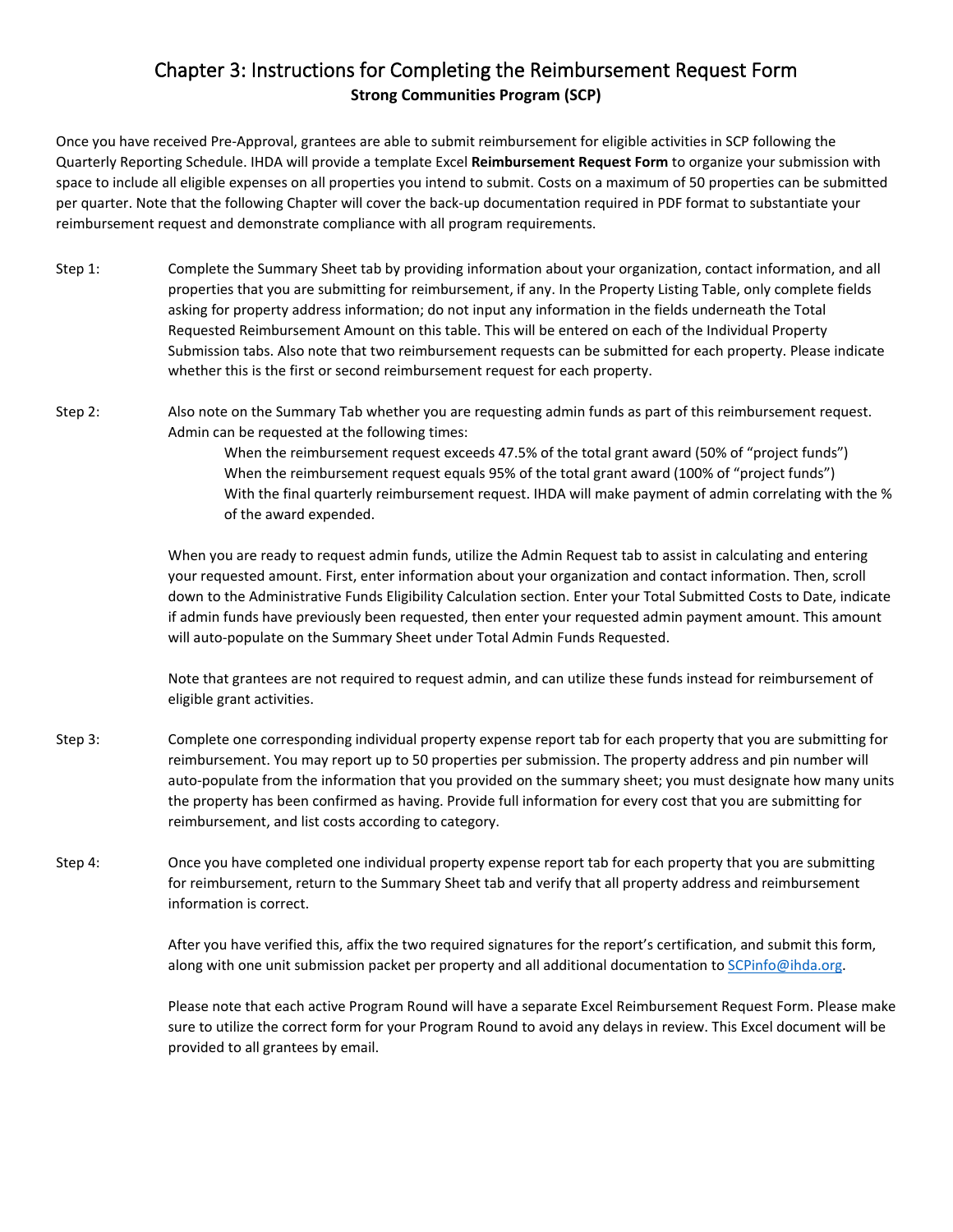## Chapter 4: Instructions for Completing the Reimbursement Submission Packet and Checklist **Strong Communities Program (SCP)**

After you have completed your quarterly Reimbursement Request Form, you will need to compile one Unit Submission Packet and Checklist for every property which you are seeking reimbursed expenses. Each Unit Submission Packet and Checklist will need to contain invoices and proofs of payment for every line item that you listed in your Reimbursement Request Form, along with required additional documentation to demonstrate compliance with program requirements. Follow the steps below for completing each of your Unit Submission Packets:

Please note that expenses for testing and remediation of asbestos and/or lead are reimbursable as part of demolition and/or rehabilitation projects under the Program. IHDA will not require submission of asbestos inspection documentation. Grantees must sign the Certification of Compliance with applicable Environmental Requirements certifying that they have followed all pertinent local, county, state, and federal laws, including, but not limited to, all applicable environmental laws. This should be provided with the request for reimbursement.

If requesting reimbursement for acquisition expenses, please include a copy of the ownership document (Deed, Purchase Agreement, etc.). If not requesting reimbursement for acquisition expenses, no ownership documentation is required. The Certification of Legal Authority provided in the Pre-Approval process will serve to demonstrate that the grantee has legal authority to undertake the project on the relevant property.

You may submit up to two requests for reimbursement per property.

- Step 1: Open the Cover Sheets Unit Submission Packet and Checklist document and enter the Round and Quarter for which the property that you are preparing for reimbursement falls under. Also enter your Grantee Name (i.e. your organization) and the Property Address; doing this will auto-populate the following cover sheets with this submission information.
- Step 2: Up to two submissions for each property are allowed. Requirements for documents differ slightly for each type of request. For **first requests**, which are optional, review the Checklist and provide the necessary documentation:
	- 1. Checklist and cover sheets indicating first reimbursement (confirm whether this is a First or Second Payment request for the specific property)
	- 2. Ownership Documentation (only if requesting reimbursement of acquisition expenses)
	- 3. Scope of work narrative (on grantee's letterhead, if amended from pre-approval)
	- 4. Change order(s) if any
	- 5. Contractor payment invoice and proof of payment, organized by the relevant expense category
	- 6. Invoice or comparable documentation and proof of payment for all other eligible costs, organized by the relevant expense category
	- 7. Pictures of completed work (include both "during", for rehab, and, if completed "after" photos)
	- 8. For rehabilitation projects, lead risk assessment, conducted by a certified lead risk assessor.
	- 9. Bid Tabulation Form (if not provided as part of Pre-Approval Process)

For **second requests** (if only one request will be submitted for a property, the documentation listed for second request will be required):

- 1. Checklist and cover sheets indicating final reimbursement
- 2. Ownership Documentation (only if requesting reimbursement of acquisition expenses and not provided previously)
- 3. Scope of work narrative (if different from first request or pre-approval or to reflect multiple change orders)
- 4. Change order(s), if any
- 5. Contractor payment invoice and proof of payment
- 6. Invoice or comparable documentation and proof of payment for all other eligible costs
- 7. Certification of Compliance with applicable Environmental Requirements (IHDA-provided form)
- 8. Pictures of completed work (include both "during", for rehab, and, if completed "after" photos)